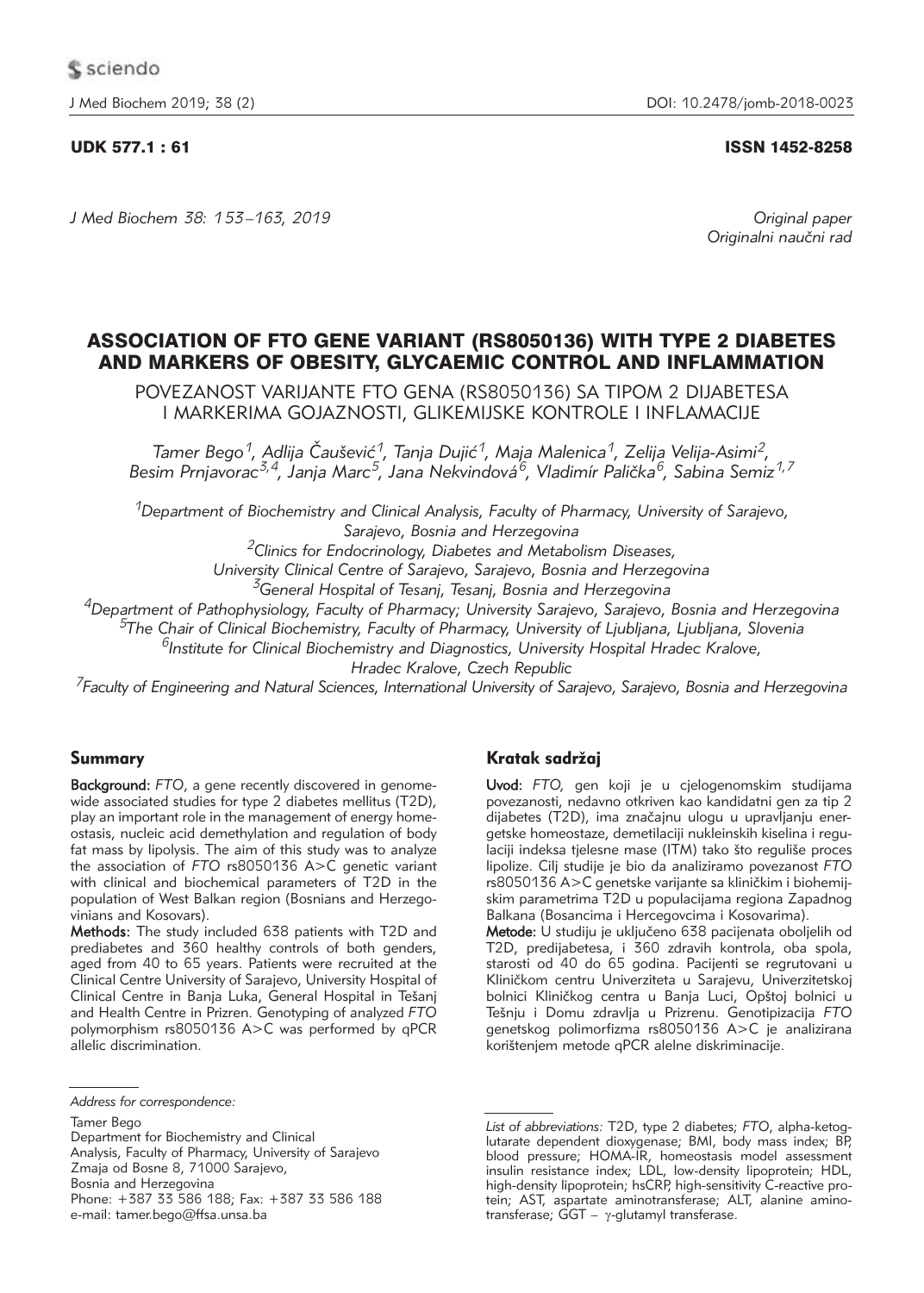Results: Genotype frequencies of the analyzed polymorphism were comparable between patients with T2D, prediabetic patients, and healthy population. Logistic regression analyses didn't show significant association of *FTO* rs8050136 A allele with increased risk of T2D. However, risk A allele was significantly associated with higher levels of HbA1c, insulin, HOMA-IR index, diastolic blood pressure, and inflammatory markers (fibrinogen and leukocytes) as well as showed tendency of association with increased values of obesity markers (BMI, waist and hip circumference).

Conclusions: Results of our study showed a significant association of *FTO* genetic variant rs8050136 A>C with the major markers of insulin resistance, obesity and inflammation, opening new avenues for solving many unclear questions in the pathogenesis of T2D.

Keywords: *FTO* gene, Type 2 diabetes, obesity, inflammation, gene variant

#### Introduction

Type 2 diabetes (T2D) is a chronic complex disease characterized by hyperglycemia which occurs as a result of reduced insulin secretion, inadequate response of pancreatic cells on progressive development of insulin resistance in peripheral tissues or impaired glucose regulation in the liver (1). Global prevalence of T2D is increasing with average value of 8.7%. Bosnia and Herzegovina belongs to a group of countries with the highest prevalence in Europe of 12.0%. As far as Kosovo is concerned, there are no prevalence data yet available (2). It is well known that the risk of developing T2D is associated with obesity which is now a major global problem, considering that approximately 1.1 billion people worldwide are overweight, while 312 million are obese (3, 4). GWA (genome-wide associated) studies identified around 15 candidate genes responsible for an increase in the visceral depots (which is associated with a number of metabolic disorders such as metabolic syndrome, T2D, and cardiovascular disease) (1). Therefore, it is important to know which genetic loci are associated with obesity in order to better understand their role in pathophysiology of T2D.

One of the major candidate gene associated with obesity is *FTO* (alpha-ketoglutarate dependent dioxygenase) coding the Fat mass and obesity-associated protein (1). The *FTO* is a newly identified gene associated with increased risk of T2D (1). FTO was predicted to be a 2-oxyglutarate (2-OG) Fe(II) dependent demethylase. *In vitro*, recombinant FTO is able to catalyze the Fe(II)- and 2OG-dependent demethylation of 3 methylthymine in single-stranded DNA, as well as 3 methyluracil (3meU), and 6 methyl adenosine (6meA) in single-stranded RNA. This suggests a potential role of FTO in nucleic acid repair or modification (5). However, the exact molecular mechanisms responsible for the effect of FTO on obesity and T2D remain largely unknown. Recent GWA studies

Rezultati: Frekvencije genotipova analiziranog polimorfizma uspoređivane su između pacijenata sa T2D, predijabetesom i zdravih ispitanika. Također, rezultati logistike analize nisu pokazali zna~ajnu povezanost A alela *FTO* rs8050136 polimorfizma sa povećanim rizikom razvoja T2D. Međutim, rizični A alel je pokazao značajnu asociranost sa višim vrijednostima HbA1c, inzulina, HOMA IR indeksa, diastolnog krvnog pritiska, i inflamatornih markera (fibrinogena i leukocita), kao i tendenciju povezanosti sa povišenim vrijednostima parametara gojaznosti (ITM, opseg struka i opseg kukova).

Zaključak: Rezultati naše studije pokazali su značajnu povezanost FTO genetske varijante rs8050136 A>C sa najbitnijim markerima inzulinske rezistencije, gojaznosti i inflamacije, otvarajući na taj način nove puteve i mogućnosti riješavanja mnogih nejasnih pitanja vezanih za patogenezu T2D.

Ključne reči: *FTO gen, tip 2 dijabetes, gojaznost, infla*macija, genetička varijanta

revealed that genetic variants in the *FTO* gene are not associated only with human adiposity and metabolic disorders, but also with cancer, which is as well highly associated with obesity (6–9).

A large number of studies conducted on different populations has confirmed the impact of the *FTO* rs8050136 polymorphism on an increased risk of developing T2D (10–15). Results of several metaanalyses showed a significant association of rs8050136 gene variant with increased T2D and obesity risk (3, 8, 16–18). Studies performed up to now have shown that *FTO* gene variant rs8050136 A>C is significantly associated with major markers of obesity (BMI, waist and hip circumference) (13, 18– 20), markers of glucose homeostasis (glucose, HbA1c, insulin) and insulin resistance (HOMA-IR) in different population studies (21–23). However, studies carried out on the Russian, Mexican Mestizos, Lebanese and Omani population have not confirmed the association of this polymorphism with T2D (24– 28). Also, results of large DiaGene study did not confirmed impact of rs8050136 A>C with increased risk of T2D in Netherland population (29). This is the first study that investigated the impact of *FTO* candidate gene polymorphism rs8050136 A>C on T2D and its related traits in populations of West Balkan region (Bosnians and Herzegovinians and Kosovars).

#### Materials and Methods

#### *Subjects*

The study included 998 participants: 638 patients with T2D and prediabetes, and 360 healthy controls of both sexes, aged from 40 up to 65 years. T2D and prediabetes were diagnosed by endocrinologists and diabetologists according to definitions of International Diabetes Federation (IDF) (30). Diabetic patients and healthy subjects were recruited at the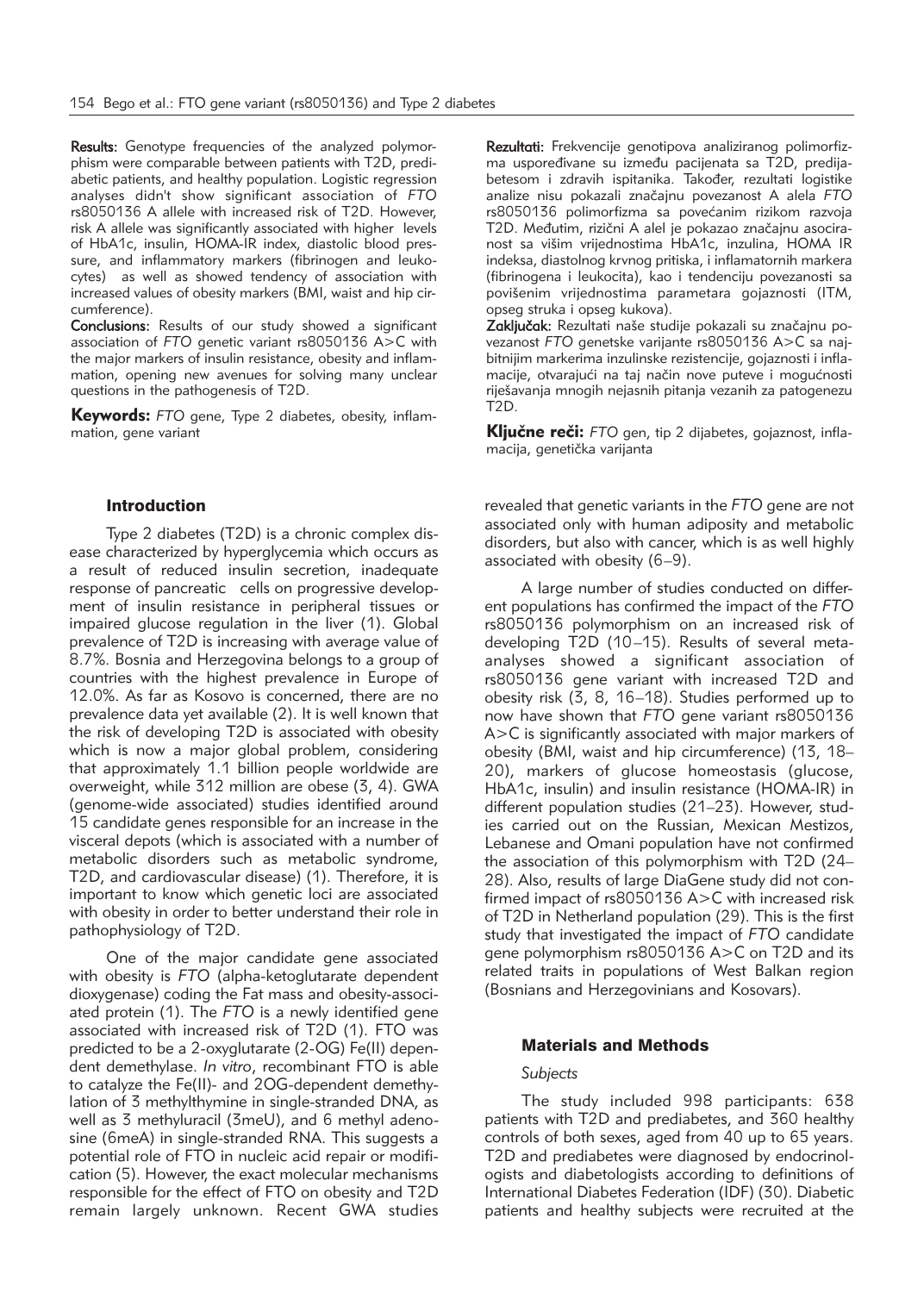Clinic for Endocrinology and Diabetes, University Clinical Centre of Sarajevo, Department of Endocrinology and Internal Medicine, University Hospital of Clinical Centre in Banja Luka, Department of Internal Medicine, General Hospital in Tešanj, and Health Centre in Prizren. Patients treated with insulin and patients with acute and chronic gastrointestinal diseases, chronic kidney disease, endocrine disorders, acute infection and/or inflammation and hormonal therapy were excluded. All patients included in the study were taking heterogeneous therapy (antihypertensive therapy, glucose-lowering drugs, and lipidlowering drugs). Individuals in control group were not taking any medication during the course of the study.

The research was carried out in accordance with ethics principles outlined in the Declaration of Helsinki – Ethical Principles for Medical Research Involving Human Subjects (initiated June 1964, last amended October 2000). The study was approved by Ethics Committee of the International University of Sarajevo and each patient has given a written informed consent.

#### *Anthropometrical and biochemical measurements*

Waist circumference, height, weight, systolic and diastolic blood pressure were measured in all participants. BMI was calculated as weight (kg)/(height  $(m)$ <sup>2</sup>. For analysis of all biochemical parameters, IFCC (International Federation of Clinical Chemistry and Laboratory Medicine) standard protocols were used. Serum levels of fasting glucose, triglycerides, total cholesterol, HDL-cholesterol, LDL-cholesterol, HbA1c, fibrinogen and C reactive protein (CRP) were determined by using VITROS auto analyzer 350 Chemistry System (Ortho-Clinical Diagnostics, Rochester, New York, USA). Serum insulin levels were measured by the Abbott AxSYM (Abbott Diagnostics, North Chicago, Illinois, USA) analyzer. HOMA IR index was calculated by using following formula: fasting insulin (mU/L)  $\times$  fasting glucose (mmol/L)/22.5 (31).

#### *Genetic testing*

Blood samples were collected from all participants under fasting conditions from antecubital vein into siliconized tubes with EDTA (BD Vacutainer Systems, Plymouth, UK) and stored at −20 °C. For isolation of genomic DNA, Miller's protocol and QIAamp DNA Blood Midi Kit(Qiagen, Hilden, Germany) were used (32). Purity and concentration of isolated DNA was determined by UV/VIS spectrophotometer NanoDrop ND-1000. After extraction, DNA samples were stored at −20 °C. Genotyping of *FTO* gene polymorphism (rs8050136 A>C) was performed by hydrolyzing probes and real-time PCR using TaqMan SNP Genotyping Assays (Applied Biosystems, Foster City, CA), ID C \_2031259\_10, in cooperation with the Department of Clinical Chemistry, Faculty of Pharmacy, University of Ljubljana (Ljubljana, Slovenia) on LightCycler® 480 Real-Time PCR System (Roche Diagnostics, Switzerland) and Charles University in Prague/University Hospital Hradec Kralove, Czech Republic) on Rotor gene Q machine (Qiagen, Netherlands).

#### *Statistical analysis*

Statistical analysis was done using SPSS Statistics v.19.0. Normality evaluation of data distribution was done using Kolmogorov-Smirnov test and Shapiro-Wilk test, respectively (for prediabetes group of patients due its smaller size). Variables that were not normally distributed have been log-transformed. Chi-square  $(\chi^2)$  and Fisher's exact tests (in the case where frequencies were less or equal to 5) were applied to examine differences in allele frequencies and genotype distributions between healthy controls and patients with T2D or prediabetes, respectively. Logistic regression analysis was used to calculate the odds ratio (OR) with confidence intervals (95% CI) with adjustments to age and gender. Significance of differences of biochemical and anthropometrical measurements according to genotypes of analyzed polymorphisms, sex and age was estimated using ANCOVA test (analysis of covariance) adjusted for sex, age and BMI. A  $p$ -value  $\leq$  0.05 was considered statistically significant.

#### **Results**

Clinical and biochemical characteristics of patients with T2D, patients with T2D without treatment (have not use oral hypoglycemics), prediabetic patients and healthy controls are presented in *Table I*. The most of the measured anthropometric and metabolic parameters were significantly different between the treated T2D patients, T2D patients without treatment, prediabetic patients and healthy controls (*Table I*).

Allele and genotype frequencies for *FTO* gene polymorphism rs8050136 for patients with T2D, prediabetic patients and healthy controls are presented in *Table II*. The allele frequencies for *FTO* polymorphism – rs8050136 A>C were in Hardy-Weinberg equilibrium in all groups of subjects studied ( $p > 0.05$ ). However, no significant differences in analyzed genotype frequencies were found between T2D, pre-diabetic patients, and healthy controls (*Table II*). Odds ratios that were adjusted for age and gender did not confirm expected association of *FTO*rs8050136 with diabetes risk (OR=1.084, 95% CI 0.758–1.551, *p*=0.659). In the healthy subjects (*Table III*), *FTO* gene polymorphism rs8050136 showed a significant association with most important markers of glucose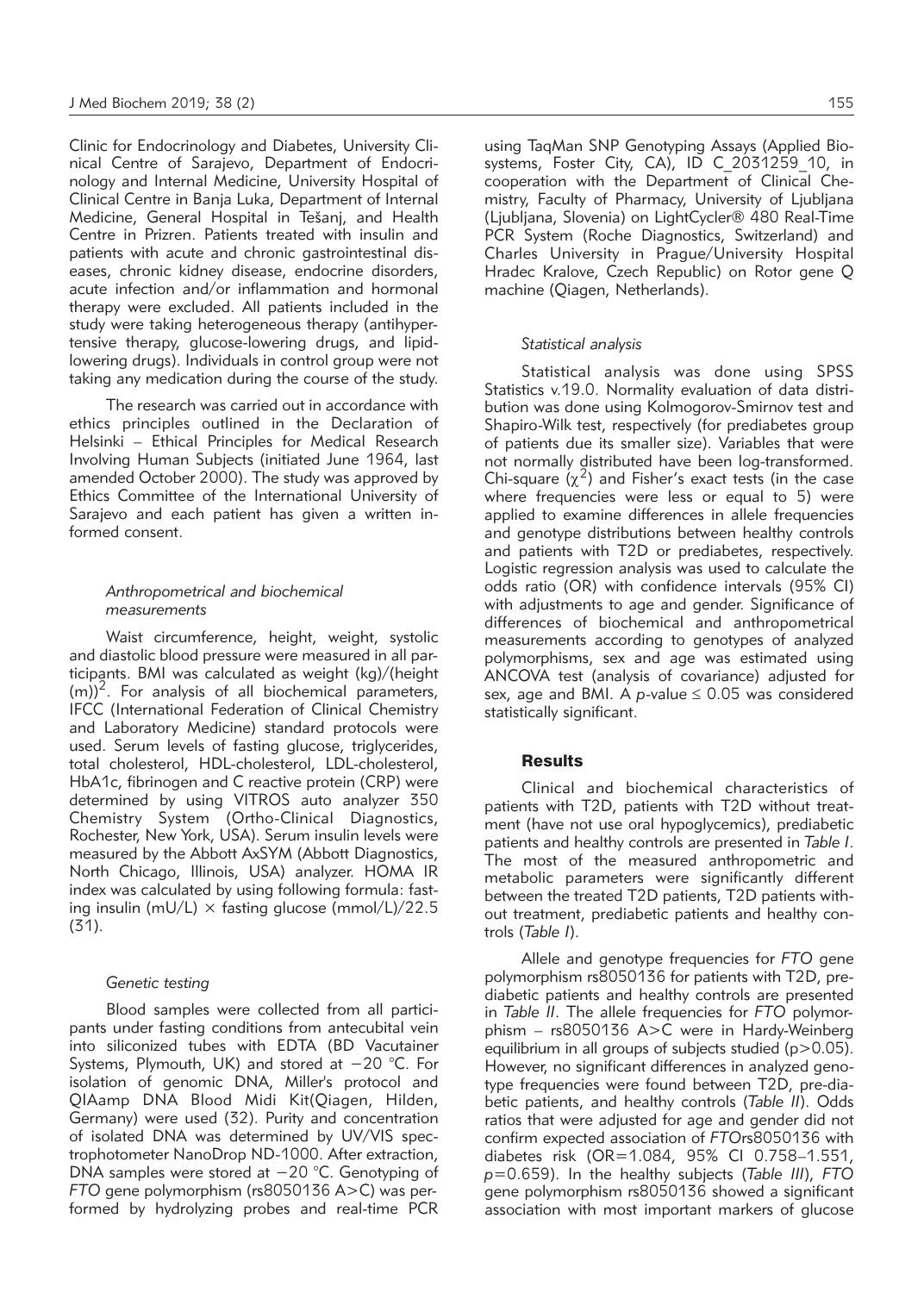|  | Table I Metabolic and anthropometric characteristics of patients with T2D, patients with T2D without treatment (have not use oral |  |  |  |  |  |
|--|-----------------------------------------------------------------------------------------------------------------------------------|--|--|--|--|--|
|  | hypoglycemics), prediabetic patients and healthy controls.                                                                        |  |  |  |  |  |

|                                       | T2D patients<br>$n = 476$ | T2D patients<br>without<br>treatment<br>$n = 109$ | Pre-diabetic<br>patients<br>$n = 53$ | Healthy<br>controls<br>$n = 360$ | $\boldsymbol{p}$<br>$T2D+/-$<br>$T2D-$ | p<br>$T2D+/-$ | $\overline{p}$<br>$T2D+/$ | p<br>$T2D-$ | p<br>$T2D-$ | $\boldsymbol{p}$<br>preD/ |
|---------------------------------------|---------------------------|---------------------------------------------------|--------------------------------------|----------------------------------|----------------------------------------|---------------|---------------------------|-------------|-------------|---------------------------|
| Male/<br>Female ratio                 | 169 / 277                 | 46/63                                             | 26/27                                | 128 / 209                        |                                        | preD          | ctrl                      | $/$ preD    | ctrl        | ctrl                      |
| Age (years)                           | $55.30 \pm 0.478$         | $56.89 \pm 1.015$                                 | $52.00 \pm 1.448$                    | $48.95 \pm 0.477$                | 0.362                                  | 0.851         | < 0.001                   | 0.299       | < 0.001     | 0.004                     |
| Fasting<br>glucose<br>(mmol/L)        | $9.30 \pm 0.190$          | $8.76 \pm 0.275$                                  | $8.05 \pm 1.319$                     | $5.12 \pm 0.503$                 | 0.686                                  | < 0.001       | < 0.001                   | 0.003       | < 0.001     | < 0.001                   |
| HbA1c (%)                             | $7.61 \pm 0.082$          | $7.78 \pm 0.140$                                  | $6.04 \pm 0.138$                     | $5.53 \pm 0.055$                 | 0.510                                  | < 0.001       | < 0.001                   | < 0.001     | < 0.001     | < 0.001                   |
| Fasting insulin<br>(mU/L)             | $15.47 \pm 0.761$         | $17.54 \pm 1.871$                                 | $13.92 \pm 1.289$                    | $10.21 \pm 0.589$                | 0.728                                  | 1.000         | < 0.001                   | 0.931       | < 0.001     | 0.085                     |
| $+$ HOMA-IR                           | $6.38 \pm 0.378$          | $7.16 \pm 1.446$                                  | $4.032 \pm 0.428$                    | $2.41 \pm 0.135$                 | 1.000                                  | 0.237         | < 0.001                   | 0.306       | < 0.001     | 0.001                     |
| BMI ( $\text{kg/m}^2$ )               | $31.02 \pm 0.343$         | $30.32 \pm 0.565$                                 | $29.144 \pm 0.687$                   | $26.75 \pm 0.389$                | 0.830                                  | 0.701         | < 0.001                   | 0.974       | < 0.001     | 0.070                     |
| Waist<br>circumference<br>(cm)        | $102.28 \pm 0.779$        | $103.08 \pm 1.127$                                | $101.90 \pm 1.184$                   | $94.35 \pm 0.807$                | 1.000                                  | 0.988         | < 0.001                   | 0.985       | < 0.001     | 0.001                     |
| Hip<br>circumference<br>(cm)          | $109.41 \pm 0.988$        | $108.62 \pm 0.975$                                | $109.02 \pm 1.086$                   | $106.67 \pm 0.808$               | 0.308                                  | 0.788         | 0.003                     | 0.990       | 0.796       | 0.738                     |
| Systolic BP<br>(mm Hg)                | $137.25 \pm 1.378$        | $134.43 \pm 1.682$                                | $132.94 \pm 2.352$                   | $122.33 \pm 1.093$               | 0.077                                  | 0.108         | < 0.001                   | 0.971       | < 0.001     | 0.004                     |
| Diastolic BP<br>(mm Hg)               | $88.14 \pm 0.521$         | $83.75 \pm 0.873$                                 | $84.50 \pm 1.346$                    | $79.85 \pm 0.498$                | 0.001                                  | 0.088         | < 0.001                   | 0.982       | 0.003       | 0.014                     |
| Triglycerides<br>(mmol/L)             | $2.43 \pm 0.129$          | $2.35 \pm 0.139$                                  | $1.95 \pm 0.138$                     | $1.66 \pm 0.565$                 | 0.984                                  | 0.229         | < 0.001                   | 0.484       | < 0.001     | 0.258                     |
| Total<br>cholesterol<br>(mmol/L)      | $5.22 \pm 0.076$          | $5.46 \pm 0.126$                                  | $5.11 \pm 0.124$                     | $5.47 \pm 0.077$                 | 0.868                                  | 0.811         | 0.010                     | 0.582       | 0.564       | 0.075                     |
| <b>HDL</b><br>cholesterol<br>(mmol/L) | $1.05 \pm 0.016$          | $1.16 \pm 0.039$                                  | $1.06 \pm 0.042$                     | $1.30 \pm 0.027$                 | 0.324                                  | 0.961         | < 0.001                   | 0.428       | < 0.001     | < 0.001                   |
| LDL-cholesterol<br>(mmol/L)           | $3.34 \pm 0.064$          | $3.36 \pm 0.120$                                  | $3.22 \pm 0.110$                     | $3.54 \pm 0.059$                 | 0.998                                  | 0.100         | 0.050                     | 0.999       | 0.441       | 0.572                     |
| VLDL-<br>cholesterol<br>(mmol/L)      | $1.400 \pm 0.159$         | $0.987 \pm 0.063$                                 | $0.755 \pm 0.065$                    | $0.746 \pm 0.049$                | 0.182                                  | 0.004         | < 0.001                   | 0.230       | 0.003       | 0.972                     |
| hsCRP (mg/L)                          | $5.40 \pm 0.507$          | $5.04 \pm 1.110$                                  | $3.60 \pm 0.833$                     | $3.51 \pm 0.189$                 | 0.767                                  | 0.014         | 0.002                     | 0.192       | 0.478       | 0.640                     |
| Fibrinogen (g/L)                      | $3.74 \pm 0.092$          | $3.92 \pm 0.101$                                  | $3.52 \pm 0.164$                     | $3.87 \pm 0.407$                 | 0.791                                  | 0.743         | 0.258                     | 0.361       | 0.031       | 0.999                     |
| Leukocytes<br>(10 <sup>9</sup> /L)    | $7.43 \pm 0.125$          | $7.92 \pm 0.682$                                  | $6.62 \pm 0.275$                     | $6.42 \pm 0.109$                 | 0.999                                  | 0.230         | < 0.001                   | 0.277       | < 0.001     | 0.648                     |
| Sedimentation<br>(mm/h)               | $16.62 \pm 2.083$         | $18.16 \pm 2.145$                                 | $8.56 \pm 1.621$                     | $11.61 \pm 1.039$                | 0.959                                  | 0.018         | 0.284                     | 0.004       | 0.079       | 0.295                     |

\*Values represent mean ± standard error of mean (SEM),p T2D+/T2D -significance between T2D patients and T2D without treatment,p T2D+/preD- significance between T2D patients (treated) and prediabetic patients, p T2D+/ctrl- significance between T2D patients (treated) and healthy controls, p T2D-/preD- significance between T2D without treatment and prediabetic patients,p T2D-/ctrl- significance between T2D without treatment and healthy controls, p preD/ctrl- significance between prediabetic patients and healthy controls. All differences were tested using ANOVA test. BMI, body mass index; BP, blood pressure; HOMA-IR, homeostasis model assessment insulin resistance index; LDL, low-density lipoprotein; HDL , high-density lipoprotein; hsCRP, high-sensitivity C-reactive protein; AST, aspartate aminotransferase; ALT, alanine aminotransferase; GGT –  $\gamma$ -glutamyl transferase. HOMA – IR (homeostasis model assessment insulin resistance index) was calculated using the formula: fasting insulin (mU/L) x fasting glucose (mmol/L)/22.5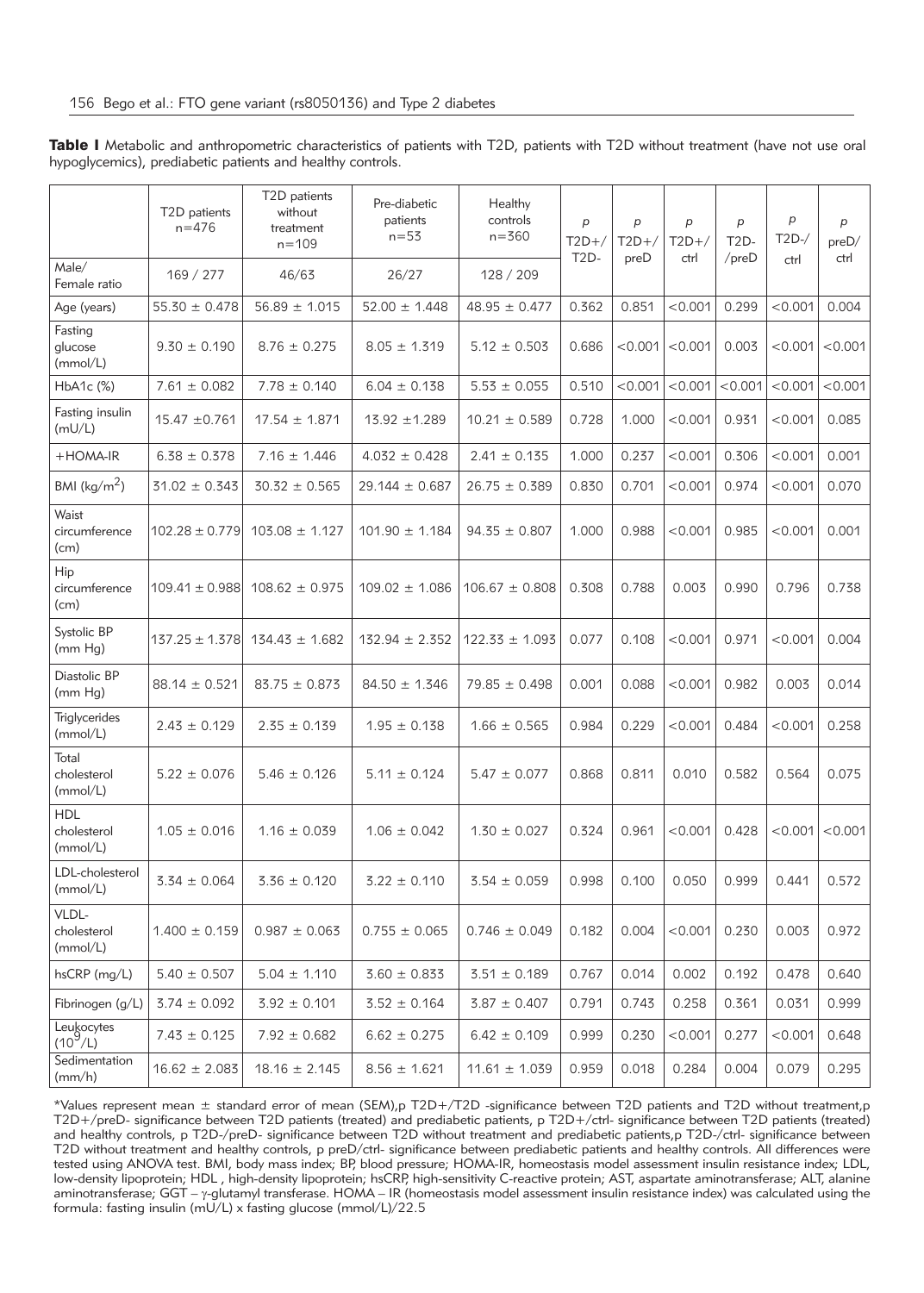| Polymorphism | Genotype ' | T2D<br>patients | Mutated<br>allele<br>trequency | Prediabetic<br>patients | Mutated<br>allele<br>trequency | Healthy<br>controls | Mutated<br>allele<br>frequency | p                     |
|--------------|------------|-----------------|--------------------------------|-------------------------|--------------------------------|---------------------|--------------------------------|-----------------------|
|              | AA         | 130 (24.7%)     | 0.50                           | 17 (41.3%)              | 0.46                           | 84 (26.0%)          | 0.51                           | $p$ preD/ctrl = 0.100 |
| rs8050136    | AC         | 264 (50.1%)     |                                | 16 (30.4%)              |                                | 150 (46.4%)         |                                | $p$ T2D/preD = 0.576  |
|              | CC         | 133 (25.2%)     |                                | 13 (28.3%)              |                                | 89 (27.6%)          |                                | P preD/ctrl = $0.224$ |
|              | Total      | 527             | $P^1 = 0.999$                  | 46                      | $IP^2=0.127$                   | 323                 | $P^3 = 0.443$                  | $p=0.258$             |

Table II Genotype and variant allele frequencies for FTO gene polymorphism rs8050136: A>C.

p – significance of the 2 test for comparison of genotype frequencies between T2D, prediabetic patients and healthy controls ppreD/ctrl – significance of the 2 test for comparison of genotype frequencies between T2D and prediabetic patients

p significance of the 2 test for comparison of genotype frequencies between T2D patients and healthy controls

p T2D/preD – significance of the 2 test for comparison of genotype frequencies between prediabetic patients and healthy controls  $P_1^1$  – value for Hardy-Weinberg equilibrium for T2D patients group

 $P_{-}^{2}$  – value for Hardy-Weinberg equilibrium for pre-diabetic patients group

 $P^3$  – value for Hardy-Weinberg equilibrium for healthy controls group

Table III Comparison of clinical and biochemical characteristics between different genotypes of *FTO* gene polymorphism rs8050136: A>C in healthy subjects.

|                                 |                    | FTO rs8050136 A>C  |                    |                  |                  |                  |  |  |  |  |
|---------------------------------|--------------------|--------------------|--------------------|------------------|------------------|------------------|--|--|--|--|
|                                 | AA<br>$(n=79)$     | AC<br>$(n=140)$    | $CC(n=87)$         | p-value<br>AA/AC | p-value<br>AA/CC | p-value<br>AC/CC |  |  |  |  |
| Fasting glucose (mmol/L)        | $5.02 \pm 0.138$   | $5.18 \pm 0.055$   | $5.15 \pm 0.117$   | 0.996            | 0.561            | 0.502            |  |  |  |  |
| $HbA_{1c}$ (%)                  | $9.37 \pm 3.811$   | $5.47 \pm 0.048$   | $5.39 \pm 0.062$   | 0.119            | 0.016            | 0.246            |  |  |  |  |
| Fasting insulin (mU/L)          | $11.27 \pm 2.227$  | $11.17 \pm 1.105$  | $10.443 \pm 0.801$ | 0.674            | 0.486            | 0.751            |  |  |  |  |
| $+$ HOMA-IR                     | $2.212 \pm 0.206$  | $2.629 \pm 0.282$  | $2.49 \pm 0.217$   | 0.744            | 0.618            | 0.842            |  |  |  |  |
| BMI ( $\text{kg/m}^2$ )         | $29.41 \pm 2.661$  | $26.91 \pm 0.589$  | $27.02 \pm 0.805$  | 0.133            | 0.221            | 0.880            |  |  |  |  |
| Waist circumference (cm)        | $98.55 \pm 1.638$  | $94.07 \pm 1.012$  | $92.78 \pm 2.008$  | 0.163            | 0.076            | 0.630            |  |  |  |  |
| Hip circumference (cm)          | $109.25 \pm 1.498$ | $106.27 \pm 0.884$ | $106.55 \pm 2.574$ | 0.414            | 0.635            | 0.194            |  |  |  |  |
| Systolic BP (mm Hg)             | $123.05 \pm 2.181$ | $120.43 \pm 1.803$ | $126.75 \pm 2.107$ | 0.375            | 0.175            | 0.108            |  |  |  |  |
| Diastolic BP (mm Hg)            | $82.65 \pm 1.128$  | $79.13 \pm 0.665$  | $80.43 \pm 1.112$  | 0.020            | 0.362            | 0.179            |  |  |  |  |
| Triglycerides (mmol/L)          | $1.75 \pm 0.137$   | $1.66 \pm 0.082$   | $1.64 \pm 0.112$   | 0.781            | 0.835            | 0.600            |  |  |  |  |
| Total cholesterol (mmol/L)      | $5.37 \pm 0.167$   | $5.44 \pm 0.106$   | $5.36 \pm 0.157$   | 0.521            | 0.679            | 0.850            |  |  |  |  |
| HDL cholesterol (mmol/L)        | $1.21 \pm 0.054$   | $1.34 \pm 0.040$   | $1.27 \pm 0.051$   | 0.040            | 0.169            | 0.585            |  |  |  |  |
| LDL-cholesterol (mmol/L)        | $3.51 \pm 0.119$   | $3.45 \pm 0.088$   | $3.48 \pm 0.115$   | 0.426            | 0.414            | 0.914            |  |  |  |  |
| VLDL-cholesterol (mmol/L)       | $0.735 \pm 0.118$  | $0.822 \pm 0.089$  | $0.687 \pm 0.066$  | 0.152            | 0.576            | 0.365            |  |  |  |  |
| hsCRP (mg/L)                    | $3.72 \pm 0.433$   | $3.39 \pm 0.228$   | $3.66 \pm 0.428$   | 0.896            | 0.964            | 0.933            |  |  |  |  |
| Fibrinogen (g/L)                | $5.30 \pm 1.584$   | $3.81 \pm 0.601$   | $3.11 \pm 0.083$   | 0.035            | 0.013            | 0.439            |  |  |  |  |
| Leukocytes (10 <sup>9</sup> /L) | $6.77 \pm 0.192$   | $6.19 \pm 0.170$   | $6.44 \pm 0.235$   | 0.006            | 0.133            | 0.330            |  |  |  |  |
| Sedimentation (mm/h)            | $12.65 \pm 2.893$  | $11.13 \pm 1.320$  | $10.06 \pm 2.518$  | 0.820            | 0.801            | 0.937            |  |  |  |  |

Values represent mean ± standard error mean (SEM), p-values show the significance of the differences of clinical and biochemical characteristics between the stated genotypes of FTO gene polymorphism rs8050136: A>C. All differences were tested using ANCOVA test (adjusted for age, sex and BMI).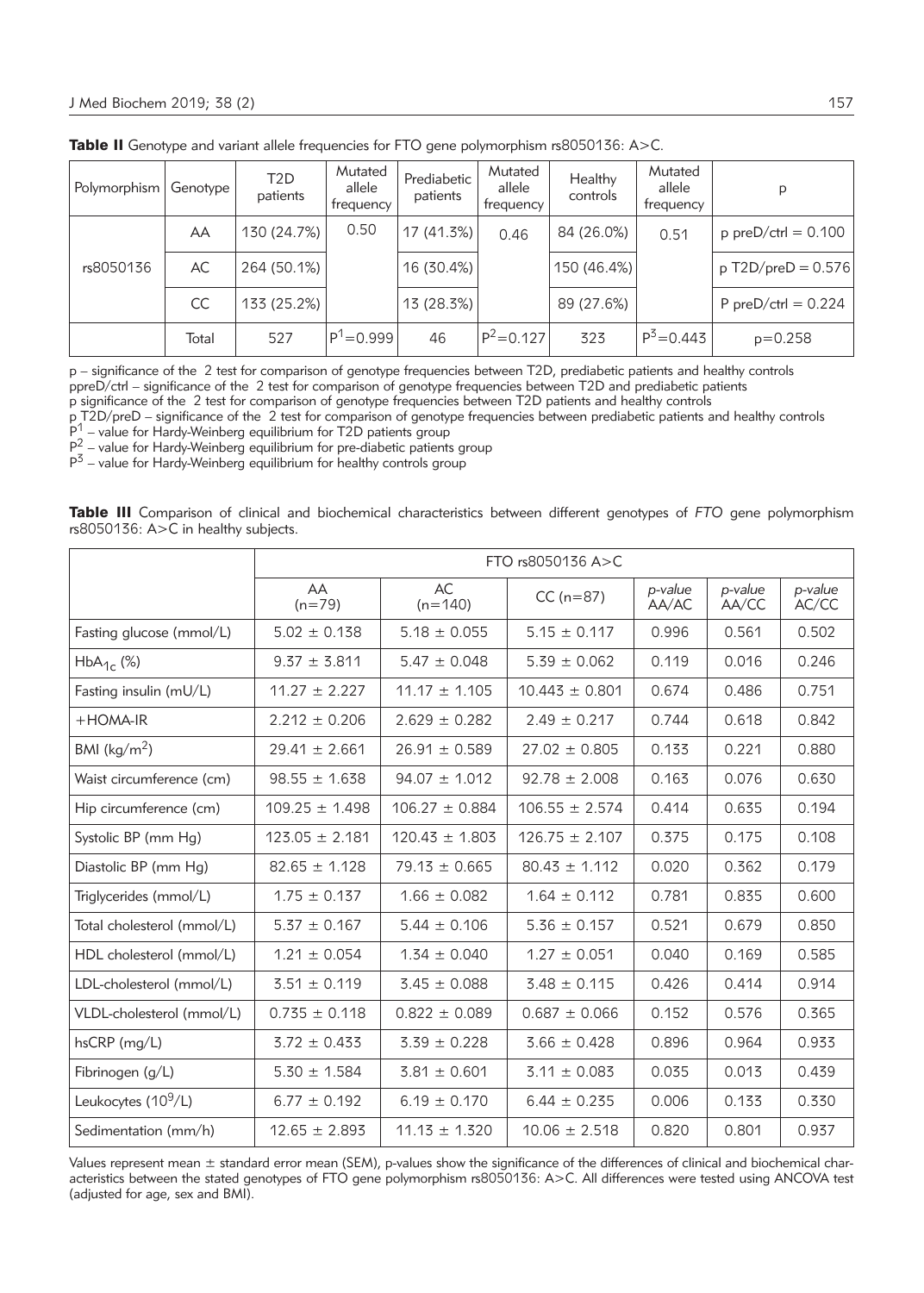|                                 | FTO rs8050136 A>C  |                    |                    |                  |                  |                  |  |  |  |
|---------------------------------|--------------------|--------------------|--------------------|------------------|------------------|------------------|--|--|--|
|                                 | AA<br>$(n=104)$    | AC<br>$(n=203)$    | CC<br>$(n=107)$    | p-value<br>AA/AC | p-value<br>AA/CC | p-value<br>AC/CC |  |  |  |
| Fasting glucose (mmol/L)        | $8.86 \pm 0.361$   | $9.50 \pm 0.280$   | $9.16 \pm 0.392$   | 0.124            | 0.830            | 0.185            |  |  |  |
| $HbA1c$ $(\%)$                  | $7.57 \pm 0.172$   | $7.74 \pm 0.124$   | $7.53 \pm 0.154$   | 0.639            | 0.794            | 0.435            |  |  |  |
| Fasting insulin (mU/L)          | $16.95 \pm 2.283$  | $15.29 \pm 0.990$  | $15.65 \pm 1.449$  | 0.856            | 0.480            | 0.291            |  |  |  |
| $+$ HOMA-IR                     | $6.96 \pm 1.238$   | $6.30 \pm 0.434$   | $6.65 \pm 0.716$   | 0.532            | 0.603            | 0.186            |  |  |  |
| BMI ( $\text{kg/m}^2$ )         | $30.76 \pm 0.727$  | $30.98 \pm 0.411$  | $30.98 \pm 0.805$  | 0.377            | 0.980            | 0.381            |  |  |  |
| Waist<br>circumference (cm)     | $101.09 \pm 2.021$ | $103.32 \pm 0.859$ | $101.77 \pm 1.814$ | 0.346            | 0.268            | 0.731            |  |  |  |
| Hip<br>circumference (cm)       | $107.83 \pm 2.821$ | $110.92 \pm 0.945$ | $107.23 \pm 2.060$ | 0.139            | 0.067            | 0.503            |  |  |  |
| Systolic BP (mm Hg)             | $134.48 \pm 2.878$ | $138.50 \pm 2.275$ | $136.87 \pm 1.973$ | 0.154            | 0.654            | 0.049            |  |  |  |
| Diastolic BP (mm Hg)            | $88.37 \pm 1.088$  | $88.09 \pm 0.763$  | $87.16 \pm 1.054$  | 0.516            | 0.322            | 0.621            |  |  |  |
| Triglycerides (mmol/L)          | $2.38 \pm 0.259$   | $2.31 \pm 0.100$   | $2.78 \pm 0.428$   | 0.390            | 0.209            | 0.557            |  |  |  |
| Total cholesterol (mmol/L)      | $5.21 \pm 0.130$   | $5.17 \pm 0.118$   | $5.29 \pm 0.167$   | 0.484            | 0.616            | 0.899            |  |  |  |
| HDL-cholesterol (mmol/L)        | $1.11 \pm 0.036$   | $1.03 \pm 0.022$   | $1.03 \pm 0.031$   | 0.295            | 0.083            | 0.341            |  |  |  |
| LDL-cholesterol (mmol/L)        | $3.29 \pm 0.118$   | $3.33 \pm 0.089$   | $3.36 \pm 0.155$   | 0.841            | 0.740            | 0.855            |  |  |  |
| VLDL-cholesterol (mmol/L)       | $0.80 \pm 0.064$   | $1.51 \pm 0.211$   | $1.71 \pm 0.438$   | 0.011            | 0.021            | 0.988            |  |  |  |
| $hsCRP$ (mg/L)                  | $6.31 \pm 1.292$   | $4.69 \pm 0.557$   | $5.64 \pm 1.091$   | 0.182            | 0.172            | 0.821            |  |  |  |
| Fibrinogen (g/L)                | $3.60 \pm 0.149$   | $3.60 \pm 0.114$   | $3.76 \pm 0.137$   | 0.761            | 0.666            | 0.393            |  |  |  |
| Leukocytes (10 <sup>9</sup> /L) | $7.12 \pm 0.225$   | $7.57 \pm 0.169$   | $7.50 \pm 0.311$   | 0.132            | 0.407            | 0.609            |  |  |  |
| Sedimentation (mm/h)            | $13.38 \pm 2.941$  | $18.58 \pm 4.092$  | $16.19 \pm 2.940$  | 0.543            | 0.178            | 0.356            |  |  |  |

Table IV Comparison of clinical and biochemical characteristics between different genotypes of FTO gene polymorphism rs8050136: A>C in T2D patients treated with hypoglycemics.

Values represent mean ± standard error mean (SEM), p-values show the significance of the differences of clinical and biochemical characteristics between the stated genotypes of FTO gene polymorphism rs8050136: A>C. All differences were tested using ANCOVA test (adjusted for age, sex and BMI).

homeostasis, dyslipidemia, inflammation and obesity. Carriers of the risk AA genotype of rs8050136 had higher levels of HbA1c ( $p=0.016$ ) and fibrinogen (p=0.013) when compared to the carriers of CC genotype. In addition, carriers of AA genotype had significantly higher levels of diastolic BP (p=0.020) and leucocytes (p=0.006), and lower HDL cholesterol levels than carriers of AC genotype  $(p=0.040)$ . Importantly, tendency of association of AA genotype with higher waist circumference  $(p=0.076)$  was demonstrated when compared to the CC genotype.

In T2D patients group (*Table IV*), carriers of AA genotype of rs8050136 had lower VLDL cholesterol levels compared to carriers of AC and CC genotypes (retrospectively p=0.011; p=0.021, *Figure IA*).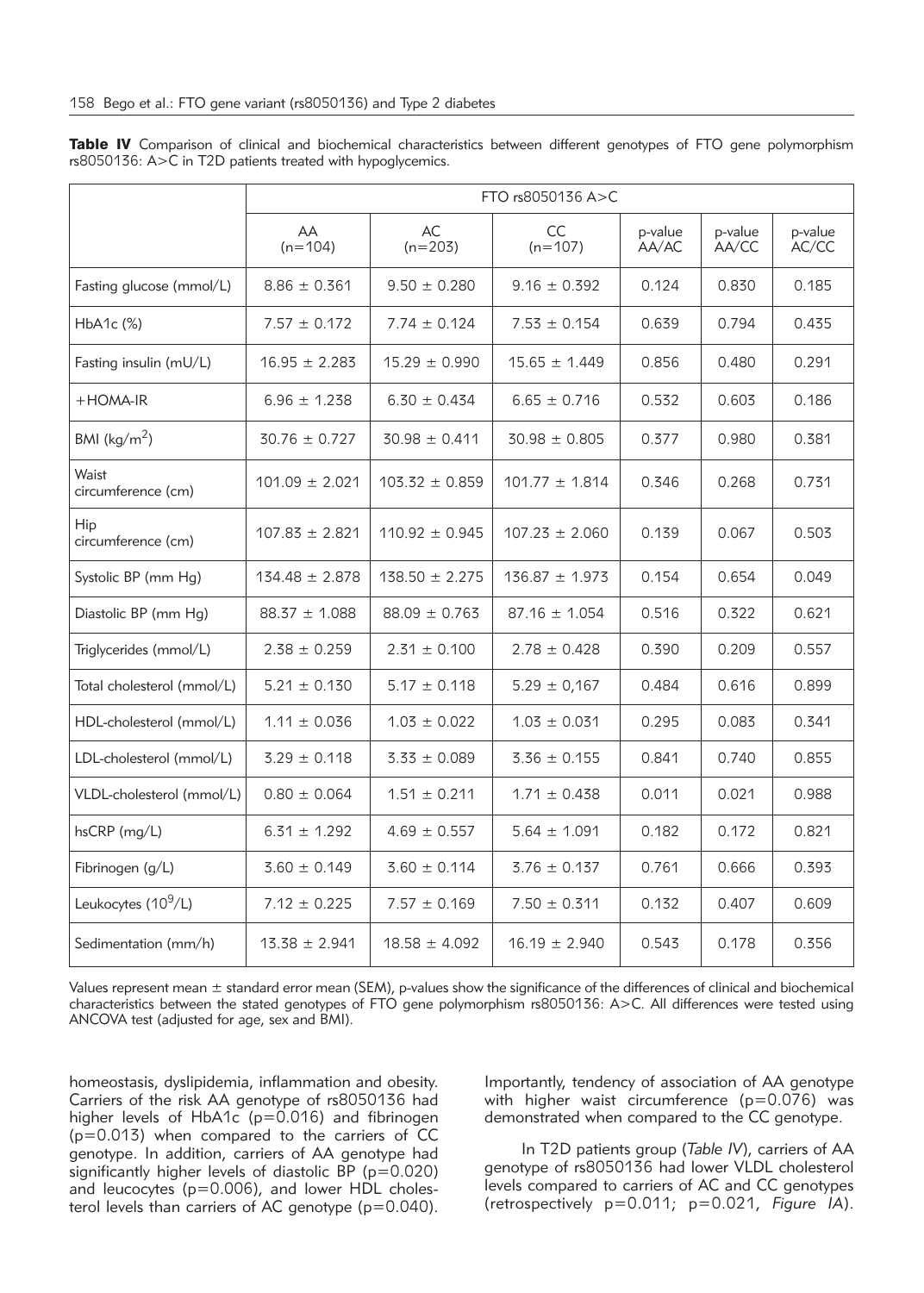|                                 | FTO rs8050136 A>C  |                    |                    |                  |                  |                  |  |  |  |
|---------------------------------|--------------------|--------------------|--------------------|------------------|------------------|------------------|--|--|--|
|                                 | AA<br>$(n=25)$     | AC<br>$(n=55)$     | CC<br>$(n=23)$     | p-value<br>AA/AC | p-value<br>AA/CC | p-value<br>AC/CC |  |  |  |
| Fasting glucose<br>(mmol/L)     | $9.36 \pm 0.658$   | $8.27 \pm 0.242$   | $9.67 \pm 0.919$   | 0.182            | 0.848            | 0.138            |  |  |  |
| $HbA_{1c}$ (%)                  | $7.89 \pm 0.270$   | $7.75 \pm 0.177$   | $7.95 \pm 0.386$   | 0.882            | 0.862            | 0.728            |  |  |  |
| Fasting insulin (mU/L)          | $26.53 \pm 8.243$  | $15.95 \pm 1.607$  | $14.15 \pm 2.442$  | 0.044            | 0.016            | 0.343            |  |  |  |
| $+$ HOMA-IR                     | $14.04 \pm 7.317$  | $5.84 \pm 0.604$   | $4.76 \pm 0.887$   | 0.062            | 0.018            | 0.264            |  |  |  |
| BMI ( $\text{kg/m}^2$ )         | $30.24 \pm 1.297$  | $30.64 \pm 0.551$  | $28.93 \pm 0.405$  | 0.868            | 0.141            | 0.063            |  |  |  |
| Waist<br>circumference (cm)     | $101.52 \pm 2.957$ | $103.70 \pm 1.447$ | $105.20 \pm 2.211$ | 0.311            | 0.217            | 0.649            |  |  |  |
| Hip<br>circumference (cm)       | $108.44 \pm 2.403$ | $109.15 \pm 1.365$ | $109.46 \pm 1.637$ | 0.825            | 0.708            | 0.825            |  |  |  |
| Systolic BP<br>(mm Hg)          | $139.12 \pm 4.085$ | $134.81 \pm 2.361$ | $130.65 \pm 3.069$ | 0.218            | 0.106            | 0.490            |  |  |  |
| Diastolic BP<br>(mm Hg)         | $83.32 \pm 1.583$  | $83.65 \pm 1.356$  | $83.91 \pm 1.692$  | 0.897            | 0.863            | 0.745            |  |  |  |
| Triglycerides (mmol/L)          | $2.24 \pm 0.294$   | $2.08 \pm 0.140$   | $3.00 \pm 0.447$   | 0.986            | 0.155            | 0.091            |  |  |  |
| Total cholesterol<br>(mmol/L)   | $5.13 \pm 0.268$   | $5.44 \pm 0.161$   | $5.84 \pm 0.277$   | 0.284            | 0.091            | 0.340            |  |  |  |
| HDL-cholesterol<br>(mmol/L)     | $1.10 \pm 0.067$   | $1.16 \pm 0.036$   | $1.23 \pm 0.146$   | 0.452            | 0.302            | 0.628            |  |  |  |
| LDL-cholesterol<br>(mmol/L)     | $3.04 \pm 0.252$   | $3.37 \pm 0.147$   | $3.64 \pm 0.266$   | 0.218            | 0.103            | 0.456            |  |  |  |
| VLDL-cholesterol<br>(mmol/L)    | $0.88 \pm 0.115$   | $0.89 \pm 0.052$   | $1.28 \pm 0.225$   | 0.544            | 0.072            | 0.114            |  |  |  |
| hsCRP (mg/L)                    | $8.67 \pm 4.271$   | $4.03 \pm 0.515$   | $3.73 \pm 0.450$   | 0.559            | 0.940            | 0.659            |  |  |  |
| Fibrinogen (g/L)                | $3.86 \pm 0.270$   | $4.00 \pm 0.127$   | $3.73 \pm 0.216$   | 0.558            | 0.756            | 0.329            |  |  |  |
| Leukocytes (10 <sup>9</sup> /L) | $9.87 \pm 2.930$   | $7.33 \pm 0.272$   | $7.38 \pm 0.307$   | 0.527            | 0.696            | 0.883            |  |  |  |
| Sedimentation (mm/h)            | $21.27 \pm 6.159$  | $18.43 \pm 3.147$  | $14.33 \pm 2.404$  | 0.504            | 0.523            | 0.893            |  |  |  |

Table V Comparison of clinical and biochemical characteristics between different genotypes of *FTO* gene polymorphism rs8050136 in T2D patients without hypoglycemic therapy.

Values represent mean ± standard error mean (SEM), *p*-values show the significance of the differences of clinical and biochemical characteristics between the stated genotypes of *FTO* gene polymorphism rs8050136: A>C. All differences were tested using ANCOVA test (adjusted for age, sex and BMI).

Carriers of AC genotype had significantly higher systolic BP compared to CC genotype carriers (p=0.049, *Figure IB*).

In T2D patients group without treatment (i.e. without hypoglycemic therapy), *FTO* rs8050136 was significantly associated with the markers of glucose homeostasis, insulin resistance, and obesity (*Table V*). Here, carriers of AA and AC genotypes of rs8050136: A>C had significantly higher insulin levels than carriers of CC genotype (retrospectively p=0.016, p=0.044, *Figure IC*). Carriers of the risk A allele had significantly higher HOMA-IR levels as compared to the carriers of C allele (p=0.018, *Figure ID*). It is important to mention the tendency of association of AC genotype with higher levels of BMI (p=0.063) as compared to the CC genotype.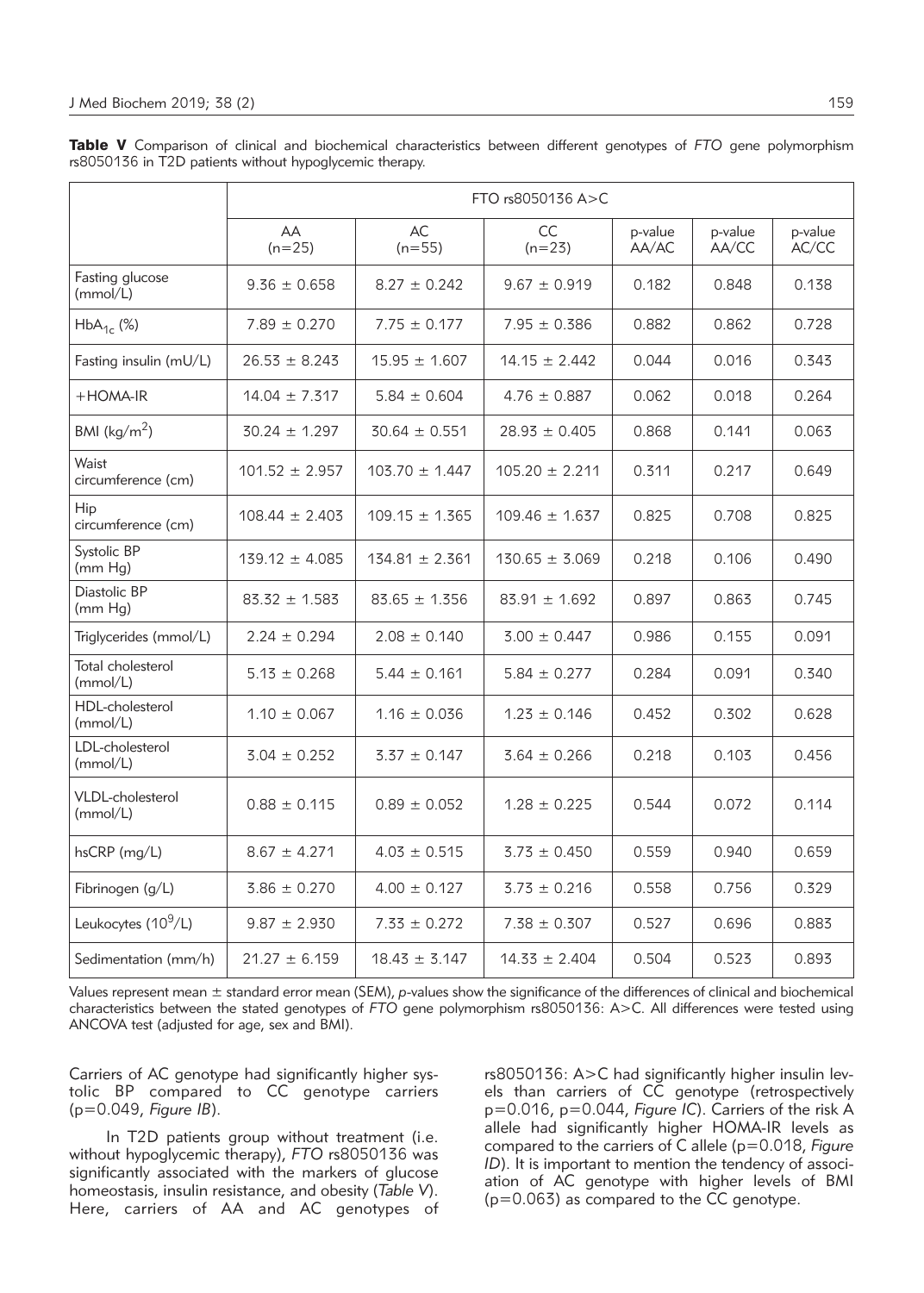

**Figure 1** Normalized sigma metric method decision chart for level 1 control.

In the group of patients with prediabetes results of our study did not show any association of rs8050136: A>C gene variant FTO with analyzed biochemical and anthropometric parameters (data not shown).

### **Discussion**

Obesity is one of today's biggest global problems (4). Overweight is very important in pathophysiology of T2D and one of major risk factors for developing this complex disease (33). The increasing global prevalence of T2D is tied to rising rates of obesity – which is in part a consequence of social trends toward higher energy intake and reduced energy expenditure (34). However, the mechanisms that underlie individual differences in the predisposition to obesity remain obscure (1). This is a reason why it is important to find out association of different genetic variants of candidate genes of obesity and to find a link with their role in pathophysiology of T2D. For genetic epidemiology of complex diseases, replication studies at various ethnic groups are essential to support the genotype – phenotype linkage to correctly suggest subjects for further (e.g. mechanism uncovering) studies.

Recently, *FTO* was indicated by GWA study as the candidate gene for development of T2DS35). In this study, association of *FTO* gene polymorphism (rs8050136) with the traits of T2D was studied for the first time in the West Balkan region population (Bosnians and Herzegovinians and Kosovars), showing associations of genotypes of rs8050136 polymorphism with certain clinical and biochemical parameters of T2D, especially with glucose, insulin and HOMA IR levels, as well as BMI, waist and hips circumference, as indicators of visceral obesity.

Our results demonstrated that no significant differences in analyzed genotype frequencies were found between patients with T2D, prediabetes, and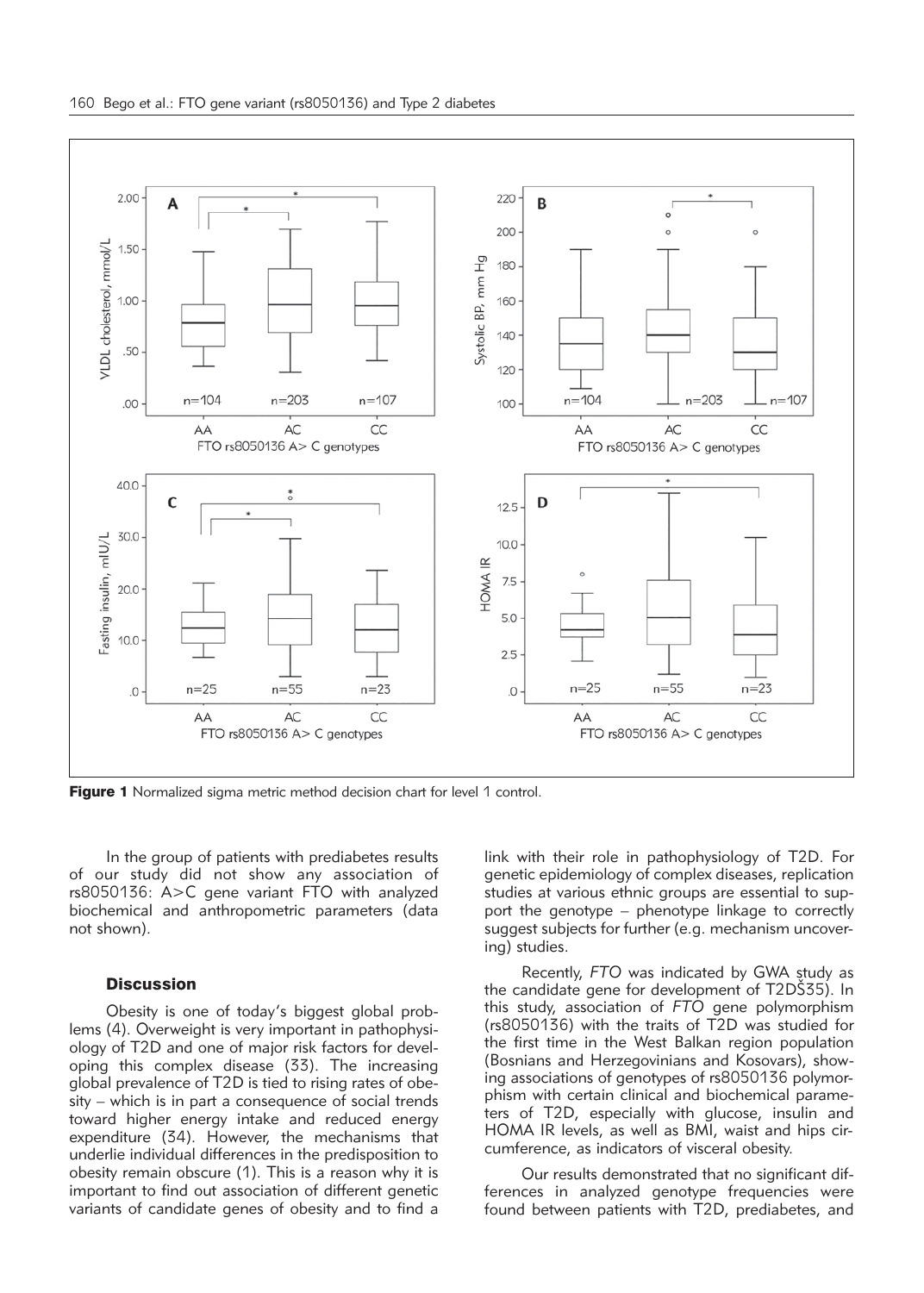healthy controls. Results of logistic regression analysis did not confirm a significant association of *FTO* genetic variation (rs8050136: A>C) with diabetes risk, probably due to the low number of subjects in our cohort (OR=1.084, 95% CI 0.758–1.551, *p*=0.659). Several studies conducted on different populations have confirmed the impact of this genetic variant on the increased risk of developing T2D (10– 14), although there are those made on Russian, Mexican Mestizo, Netherlands, Lebanese and Omani population, which do not confirm this association (24–28).

Results of our study did not also confirm the previously published significant association of *FTO* polymorphism rs8050136 A>C with most important markers of obesity. However, risk A allele showed a tendency of association with higher values of BMI, waist circumference and hip circumference in different analyzed groups of our study. Numerous studies have shown association of risk A allele of rs8050136 A>C genetic variant with higher values of obesity biomarkers. In a large study in Indian population, significant association rs8050136 A>C of with higher values of BMI, waist circumference, as well as the relationship with waist-hip ratio has been demonstrated (13). Similar results of association of this genetic variant with BMI were demonstrated in Han Chinese adolescent study (19). Xiao et al. (18) found a significant association of risk A allele of rs805016 gene variant with higher levels of BMI in Uygur population from northwest China. Large meta-analysis which analyzed over 34 000 participants aged from 18 to 100 years, came to finding of greater influence of rs8050136 A>C on elevated BMI in younger patients than in older (20).

Interestingly, our results showed that the risk A allele of rs8050136 A>C polymorphism was significantly associated with decreased HDL cholesterol levels in control subjects. Results of several studies, including large meta-analysis, confirmed the association of rs8050136 A>C with the increased risk of developing metabolic syndrome, which is characterized by higher levels of glucose, waist circumference, triglycerides and total cholesterol, and lower levels of HDL cholesterol (11, 17, 36, 37). The associations of rs8050136 A>C with the markers observed in our study can be explained by the significant effects of metabolic syndrome on the metabolic and clinical parameters including higher values of anthropometric parameters (BMI, waist and hip circumference) and lower HDL cholesterol levels. It is very important to emphasize that most patients within T2D group had developed metabolic syndrome. The results of our study showed a significant association with higher diastolic pressure, which is also one of diagnostic parameters and one of major risk factors of the metabolic syndrome. In T2D patients group, risk A allele showed association with lower values of systolic pressure, which again can be explained by the fact

that the most of patients in the study used antihypertensive drugs. Therefore, results obtained for this group of patients need to be interpreted with a special caution.

Interestingly, our results showed a significant association of A allele of rs8050136 A>C with higher HbA1c levels in healthy control group as well as with elevated insulin levels and HOMA IR index in T2D patients without treatment. The presence of the risk A allele appears to lead to the increased levels of HbA1c, insulin, and HOMA IR, pointing out the pronounced insulin resistance in newly diagnosed patients with T2D. Namely, increased insulin levels in the initial stage of developing T2D represent a defence mechanism of the organism against the elevated glucose and HbA1c levels.

Our findings are consistent with the results of studies which have analyzed association of *FTO* gene polymorphism, rs8050136 A>C with insulin sensitivity. Result of a study analysing influence of rs8050136 A>C with insulin sensitivity in women with advanced ovarian polycystic syndrome (PCOS), showed a significant association with insulin sensitivity in women without PCOS, indicated a direct effect of rs8050136 A>C on insulin sensitivity, not associated with PCOS (21). A large study of Wang and colleagues confirmed the influence of rs8050136 A>C on the parameters of obesity and glucose homeostasis in various populations in the USA (22). Another study also showed the significant association of the risk A allele with the elevated levels of glucose, C-peptide, and BMI (23). Thus, in our study we confirmed results of the above-mentioned studies of significant association of rs8050136 A>C with important markers of glycaemic control and insulin sensitivity, such as elevated HbA1c, insulin, and HOMA IR levels.

The results of our study also showed significant effects of rs8050136 A>C polymorphism on the increased levels of inflammatory markers (fibrinogen and number of leukocytes). To our knowledge, this is one of the first studies analyzing association of rs8050136 A>C polymorphism in T2D with the inflammatory markers. A recent large meta-analysis examining the impact of candidate genes of metabolic syndrome on the inflammatory processes demonstrated an important association of *FTO* intron gene variant with the CRP levels (38).

A major limitation of our study is related to the relatively small number of our population cohort, particularly in regards to the patients with prediabetes and patients with newly diagnosed T2D who were not taking any medications. Nevertheless, these categories of patients are very important in terms of analysis of the associations of genetic variants with biomarkers related to the pathophysiology of T2D. Importantly, our results showed a significant association of *FTO* genetic variant rs8050136 A>C with the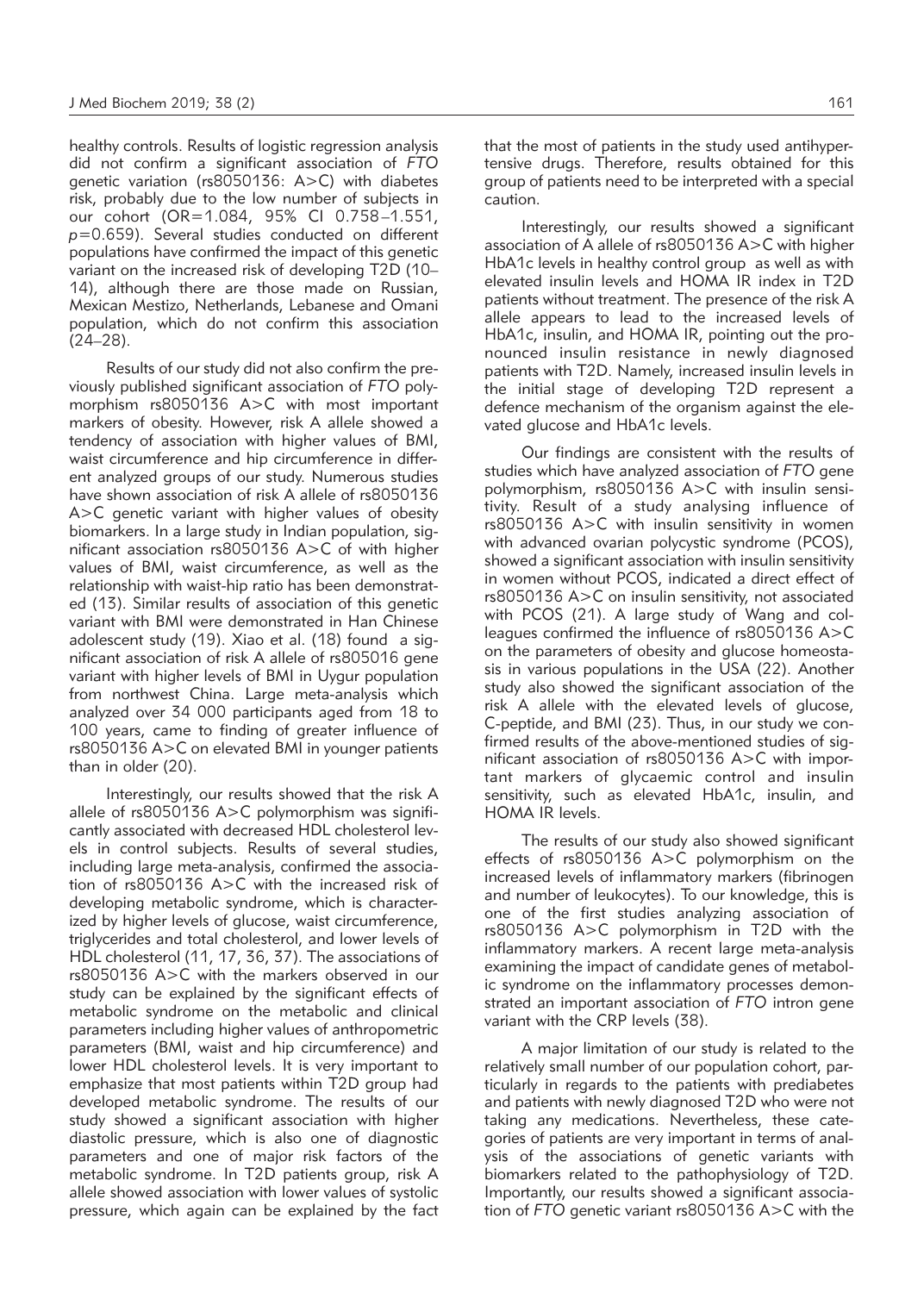major markers of insulin resistance, obesity, T2D, and inflammation, opening new avenues for solving many unclear questions in the pathogenesis of this complex disease. These findings may lead to the new possibilities for prevention, diagnosis, and personalized medical treatment of T2D. Especially, seeing this genetic association through the perspective of obesity-related T2D pathophysiology suggests that obesity prevention and increase in physical activity in the genetically risky subgroups may be a valuable contribution to the T2D prevention.

*Acknowledgements.*The authors thank all subjects who participated in the study, as well as medical doctors and paramedical staff from the Health Centre of Sarajevo Canton, Clinic for Endocrinology and

#### **References**

- 1. McCarthy MI. Genomics, type 2 diabetes, and obesity. N Engl J Med 2010; 363: 2339–50.
- 2. International Diabetes Federation, IDF Diabetes Atlas, Sixth Edition 2013.
- 3. Peng S, Zhu Y, Xu F, Ren X, Li XLai M. FTO gene polymorphisms and obesity risk: a meta-analysis. BMC Med 2011; 9: 71.
- 4. Hossain P, Kawar BEl, Nahas M. Obesity and diabetes in the developing world – a growing challenge. N Engl J Med 2007; 356: 213–5.
- 5. Loos RJ, Yeo GS. The bigger picture of FTO: the first GWAS-identified obesity gene. Nat Rev Endocrinol 2014; 10: 51–61.
- 6. Chambers JC, Elliott P, Zabaneh D, Zhang W, Li Y, Froguel P, et al. Common genetic variation near MC4R is associated with waist circumference and insulin resistance. Nat Genet 2008; 40: 716–8.
- 7. Meyre D, Delplanque J, Chevre JC, Lecoeur C, Lobbens S, Gallina S, et al. Genome-wide association study for early-onset and morbid adult obesity identifies three new risk loci in European populations. Nat Genet 2009; 41: 157–9.
- 8. Lindgren CM, Heid IM, Randall JC, Lamina C, Steinthorsdottir V, Qi L, et al. Genome-wide association scan meta-analysis identifies three Loci influencing adiposity and fat distribution. PLoS Genet 2009; 5: e1000508.
- 9. Scherag A, Dina C, Hinney A, Vatin V, Scherag S, Vogel CI, et al. Two new Loci for body-weight regulation identified in a joint analysis of genome-wide association studies for early-onset extreme obesity in French and german study groups. PLoS Genet 2010; 6: e1000916.
- 10. Demirsoy Hİ, Ertural YD, Balci S¸, Çınkır Ü, Sezer K, Tamer L, Aras N. Profiles of circulating miRNAs following metformin treatment in patients with type 2 diabetes. J Med Biochem 2018; 237: 502–9.
- 11. Hotta K, Kitamoto T, Kitamoto A, Mizusawa S, Matsuo T, Nakata Y, et al. Association of variations in the FTO,

Diabetes, University Clinical Centre of Sarajevo, University Hospital of Clinical Centre in Banja Luka, General Hospital in Tešanj, and Health Centre in Prizren who assisted in the study.

The work was supported by the research grant for EU-FP7 project preparation by the Council of Ministers of Bosnia and Herzegovina (BH)/Ministry of Civil Affairs BH, awarded to S.S. and by the grant MH CZ – DRO (UHHK, 00179906).

#### Conflict of interest statement

The authors stated that they have no conflicts of interest regarding the publication of this article.

SCG3 and MTMR9 genes with metabolic syndrome in a Japanese population. J Hum Genet 2011; 56: 647–51.

- 12. Rong R, Hanson RL, Ortiz D, Wiedrich C, Kobes S, Knowler WC, et al. Association analysis of variation in/near FTO, CDKAL1, SLC30A8, HHEX, EXT2, IGF2BP2, LOC387761, and CDKN2B with type 2 diabetes and related quantitative traits in Pima Indians. Diabetes 2009; 58: 478–88.
- 13. Chauhan G, Tabassum R, Mahajan A, Dwivedi OP, Mahendran Y, Kaur I, et al. Common variants of FTO and the risk of obesity and type 2 diabetes in Indians. J Hum Genet 2011; 56: 720–6.
- 14. Votsi C, Toufexis C, Michailidou K, Antoniades A, Skordis N, Karaolis M, et al. Type 2 Diabetes Susceptibility in the Greek-Cypriot Population: Replication of Associations with TCF7L2, FTO, HHEX, SLC30A8 and IGF2BP2 Polymorphisms. Genes (Basel) 2017; 8.
- 15. Xiao S, Zeng X, Fan Y, Su Y, Ma Q, Zhu J, et al. Gene Polymorphism Association with Type 2 Diabetes and Related Gene-Gene and Gene-Environment Interactions in a Uyghur Population. Med Sci Monit 2016; 22: 474– 87.
- 16. Chang YC, Liu PH, Yu YH, Kuo SS, Chang TJ, Jiang YD, et al. Validation of type 2 diabetes risk variants identified by genome-wide association studies in Han Chinese population: a replication study and meta-analysis. PLoS One 2014; 9: e95045.
- 17. Wang H, Dong S, Xu H, Qian J, Yang J. Genetic variants in FTO associated with metabolic syndrome: a meta- and gene-based analysis. Mol Biol Rep 2012; 39: 5691–8.
- 18. Xiao S, Zeng X, Quan L, Zhu J. Correlation between polymorphism of FTO gene and type 2 diabetes mellitus in Uygur people from northwest China. Int J Clin Exp Med 2015; 8: 9744–50.
- 19. Wu J, Xu J, Zhang Z, Ren J, Li Y, Wang J, et al. Association of FTO polymorphisms with obesity and metabolic parameters in Han Chinese adolescents. PLoS One 2014; 9: e98984.